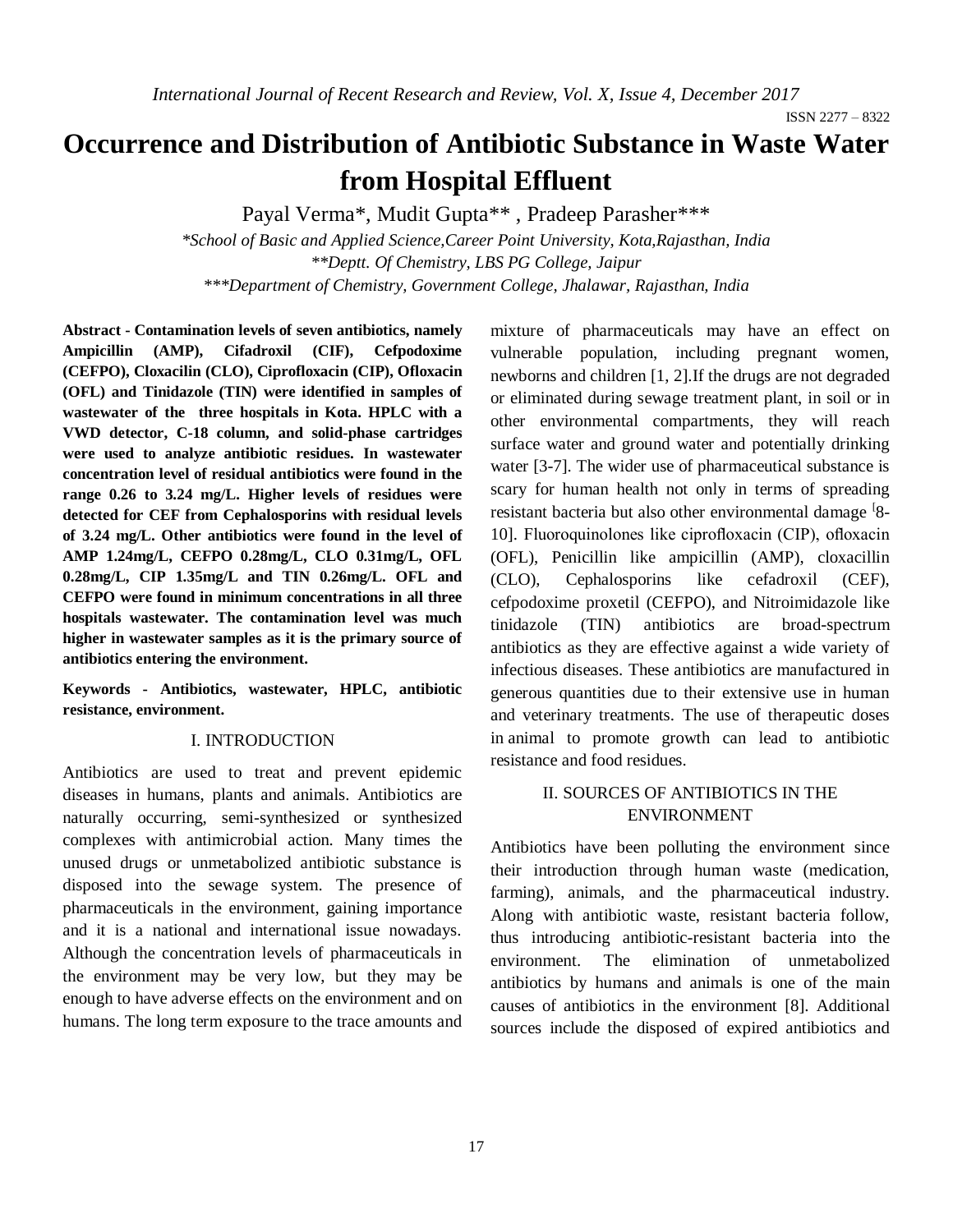leftovers from medical and industrial practices [11]. Residential and commercial facilities are identified suppliers of antibiotics to community wastewater [12]. The presence of stagnant water, the absence of scientific drainage, improper water-management, soil, etc. are also the reason of bacterial resistance. Frequent contact of the bacteria with even minor concentrations of antibiotics can cause the occurrence or persistence of resistant bacterial strains [13-17]. Many research proved that the concentration of the antibiotics in the environment showed hazardous properties [18, 19] and bad effects [20- 22].

## III. FATE AND OCCURRENCE OF ANTIBIOTICS IN THE ENVIRONMENT

Antibiotics have been found in a distinct environmental chamber all over the world, along with (i) sewage water  $[23-25]$  (ii) hospital wastewater  $[26, 27]$  (iii) ground and river water [28, 29] and (iv) soil and manure [30-32]. The lowest concentrations are generally found in the ground and river water while much higher concentration may be present in hospital effluents. The concentration of antibiotics decreases as they extend further into the environment due to some factors like: (i) phase distribution into STP (ii) their fate in STPs in terms of degradation and sorption (iii) dilution in recipient waters and (iv) a biotic and biotic degradation.

#### *Fate of Antibiotics in the Environment of Kota*

To my knowledge, this was the first study has been done in Kota region. There are three large government hospitals and approximately twenty private hospitals in the Kota city. Only the government hospitals are having sewage treatment plants, whereas these private hospitals which are surrounded by urban populations and are located in different areas of Kota and none of these hospitals have a treatment facility for the removal of antibiotics and other pharmaceutical compounds from their wastewater. Usually wastewater from hospitals directly drain into the sewage system that in turn enters the canals used for crop irrigation. On the other hand, some amount of wastewater reaches ponds of stagnant

water. These ponds are also a source of drinking water for animals. Aquatic life is affecting the most of this habit. So the most immediate need is to develop an easy, economic, reproducible, precise, and accurate method of quantification of residual levels of antibiotics in such samples. Ciprofloxacin (CIP) and ofloxacin (OFL) from fluoroquinolones, ampicillin (AMP) and cloxacillin (CLO) from penicillin, cefadroxil (CEF), cefpodoxime proxetil (CEFPO) from Cephalosporins, and tinidazole (TIN) antibiotics were selected for this study. The selection of antibiotics was based on five aspects:1) frequency of use 2) analytical instruments available in the laboratory 3) identified or assumed environmental impact 4) presence in aqueous environments and 5) previous detections in wastewater, surface water, and groundwater [33, 34].

#### IV. OBJECTIVE OF THIS STUDY

The aims of the studies underlying this thesis were to: (i) To develop a method for determining a wide range of antibiotics in environmental samples (ii) investigate the occurrence and to some extent the fate of antibiotics in the Indian environment, especially via STP and untreated municipal wastewater samples (iii) assess the potential antibiotic contaminants in wastewater.

#### V. EXPERIMENTAL

As for most trace substances, appropriate methods had to be developed and validated in order to measure the low quantities of antibiotic substances present in environmental samples accurately and precisely. In addition, the methods used had to be time- and costeffective and to consume low amounts of material and solvents.

#### VI. CHEMICALS AND REAGENTS

Reference standards used for HPLC analysis of AMP, CLO, CIP, CEF, CEFPO, TIN and OFL were used from Oxigen Analytical Laboratories Baddi, Distt. Solan H.P., India. Methanol (HPLC-grade), Phosphoric acid, Potassium dihydrogen orthophosphate (KH<sub>2</sub>PO<sub>4</sub>), Dipotassium hydrogen phosphate anhydrous  $(K_2HPO_4)$ , Sodium chloride, Sodium hydroxide, Acetone were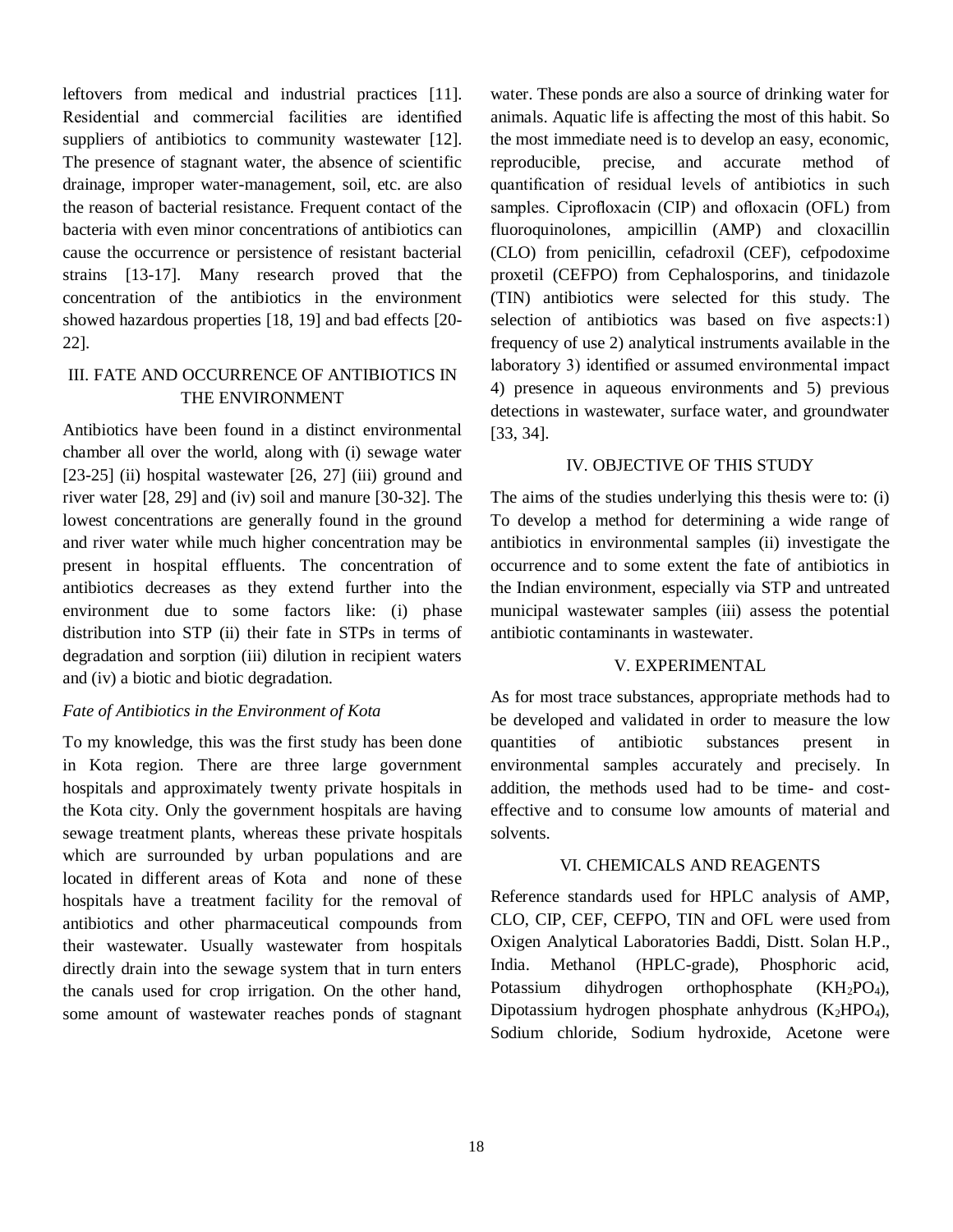purchased from Merck Germany. Purified water (resistance,  $18.2M\Omega$  cm) was prepared by passing water through an Ultra- Q, waters HPLC (Agilent) equipped with an VWD detector. All the other chemicals were of analytical grade unless otherwise stated.

#### VII. EQUIPMENTS USED

The HPLC performs with the system, Agilent 1260 Infinity Series with quaternary pump equipped with a detector, column component, sampler, quaternary pump and trigger. The chromatographic column was C18 ODS (250 x 4.6 mm, 5 μm Agilent Technologies, USA). Residual quantification of antibiotics was performed on the HPLC system. The liquid chromatograph is prepared with the particular wavelength of particular antibiotic and a 4.6 mm x 25 cm Intersil column that contains packing C18. A gradient program is used to with the mobile phase combining solvent A (Monobasic potassium phosphate at pH 5) and solvent B (methanol). The flow rate is about 1.0 ml / min and the injection volume was 100µl. Chromatograph the standard preparation as directed under the procedure and records the peak response under procedure.

#### VIII. SAMPLING SITES

Three sites (A, B and C as shown in Fig. 1 ) were selected for the collection of aqueous wastewater samples. These three sites were different from each other. The first sampling site is a Maharao Bhim Singh Hospital (MBS Hospital), the second sampling site is Jay Kay Lone Hospital (JK Lone Hospital) and the third sampling site is New Medical College Hospital (NMC Hospital). Total nine samples were taken from these three hospitals. Out of these nine samples, three samples from municipal supply water, three samples from the surgical ward sewage tank and three samples were taken from sewage treatment plant tank. 500ml of wastewater sample from each sampling point was collected in narrow mouth high density polyethylene (hdpe) amber bottle. The depth of the surgical ward sewage tank was in ~3-4feet while the sewage treatment plant tank was almost ~8-10 feet. The sewage sample was collected through the cleaning and up keeping staff of the hospital. The sample from the tank was taken with the help of a bucket and after removing solid matters the sample poured into the amber bottle. After collecting the sample, the bottle was tightly closed & kept immediately into the dry ice box so that the sample is maintained  $-10^{\circ}$ C temperature and may not be degraded by the sunlight or UV rays. Necessary precautions were taken in collecting samples from hospital sewage tanks from a well mixed zone avoiding floating materials. All nine samples were collected during 12.00 to 2.00 PM. All samples were taken between  $18<sup>th</sup>$ April to 23rd April 2017. Temperature and pH of each sample were noted at each site. Any kind of filtration or preservation (except for storing on dry ice) was not done before transfer to the laboratory.



Fig. 1. (A) Municipal supply water, (B) Surgical ward sewage tank and (C) Sewage treatment plant tank

#### IX. SAMPLE PREPARATION

Wastewater samples collected from each site were treated for purification and each sample was passed through solid phase cartridges and eluted with methanol. Purified samples were analyzed quantitatively for CIP, CEF, OFL, CLO, AMP, CEFPO, and TIN. For CIP , OFL and TIN a filtered and degassed mixture of buffer (3.4ml of H3PO<sup>4</sup> in 1000ml of water, Adjust pH 3.0 with Triethylamine) and Acetonitrile in the ratio 870:130 delivered with the flow rate is about 1.0 ml / min. For AMP and CLO a filtered and degassed mixture of buffer (5.44gm of KH2PO<sup>4</sup> in 1000ml of water; adjust the pH 5.0 with KOH) and Acetonitrile in the ratio of 750:250 delivered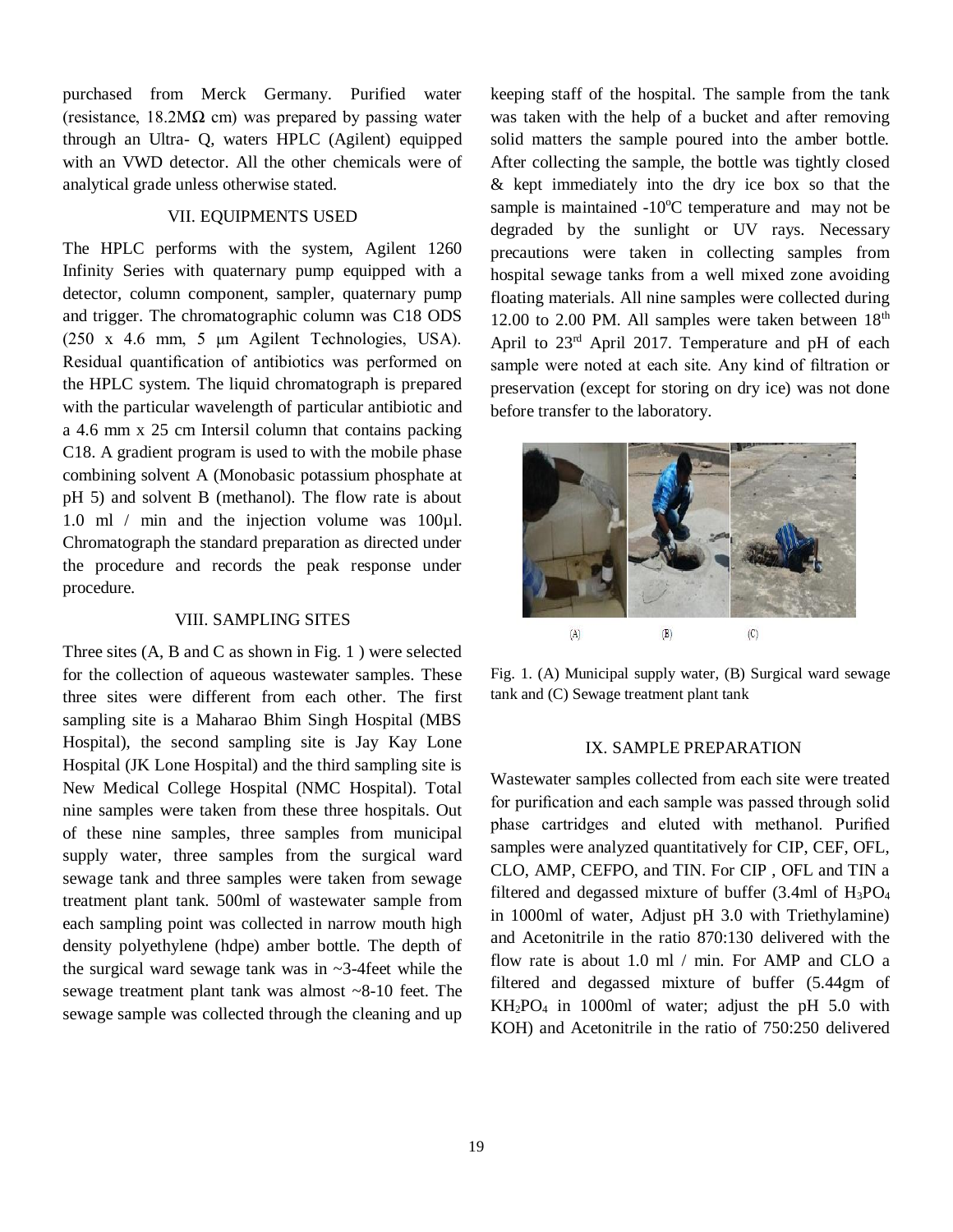with the flow rate 1.0ml/min. For CEF a filtered and degassed mixture of buffer (6.8 gm of  $KH_2PO_4$  in 1000ml of water, Adjust the pH  $5.0$  with  $H_3PO_4$ ) and Acetonitrile in the ratio of 960:40 delivered.

#### X. QUANTITATIVE ANALYSIS

Treated samples were analyzed quantitatively using high performance liquid chromatography (HPLC). The chromatographic system was equipped with a column of 4.6 mm x 25cm dimensions. A gradient program is used to with the mobile phase combining solvent A (Monobasic potassium phosphate at pH 5) and solvent B (methanol). The flow rate is about 1.0 ml / min and the injection volume was 100µl. Chromatograph the standard preparation as directed under the procedure and records the peak response under procedure. The retention time for each analyte is mentioned in Table I.

#### XI. ETHICAL APPROVAL

Approval for the study was obtained from the ethical committee of the New Medical College Hospital, Kota.

#### XII. RESULTS AND DISCUSSIONS

In this study, seven antibiotics were selected and in order to attain the separation a combination of methanol and 0.1M monobasic potassium phosphate was used as mobile phase. The samples were injected to HPLC with regard to the separation among the seven target antibiotics and the sharpness of the peaks obtained upon injection of equal amounts. The complete separation of CIP, OFL, AMP, CLO, CEF, CEFPO and TIN and their peaks were obtained by a C-18 column (4.6 mm x 25 cm) and a methanol and 0.1 M monobasic potassium phosphate was used as the mobile phase with a flow rate of 1.0 ml / min and the injection volume was 100µl.

#### XIII. SAMPLE ANALYSIS

Nine samples of wastewater from three sampling sites of three different hospitals were analysed for determination of residual levels of selected antibiotics. It was observed that the residual concentration of CEF was much higher in each of the hospital wastewater samples. The hospital 1 has the highest level of CEF (4.0892 mg/L), the

concentration level of CEF was in hospital 2 (2.6498 mg/L) and the level of CEF was in hospital 3 (2.9754 mg/L). The highest level of CIP was found in hospital 1 (1.8304 mg/L) and in hospital 2 and 3 the level of CIP was (1.6493 and 0.7253 mg/L).The Tinidazole was found in least quantity. The lowest level of antibiotic of TIN (0.0200 mg/L) was found in hospital 2. Hospital 1 was found to be most contaminated by selecting antibiotics levels and hospital 3 the least. In wastewater sample contamination levels the order of hospitals were1>2>3.

#### XIV. CONCLUSION

Antibiotics are a major source of contamination that reduces immunity in people as well as animals. Humans take antibiotics directly or indirectly from food items, meat, milk, and vegetables, etc., and these are accumulated in the body. Combination of methanol and 0.1M monobasic potassium phosphate was used as mobile phase in this method is useful for determining residual levels of antibiotics in hospital wastewater. We have found that three selected sites were contaminated by these antibiotics. No antibiotics were detected in the samples of municipal water supply from each three of the hospitals [35]. The residual levels were found in the range 0.26 to 3.24 mg/L in wastewater. Higher levels of residues were detected for CEF from Cephalosporins [36] with residual levels of 3.24 mg/L and CIP was detected at the second highest concentration [35]. Another fluoroquinolone, OFL, was detected in the lowest concentrations. High values of concentration of CEF indicate the presence of comparatively large amount of antibiotic due to (i) high dose consumption and (ii) 60% of drug eliminate unchanged. Other antibiotics were found in the level of AMP 1.24mg/L, CEFPO 0.28mg/L, CLO 0.31mg/L, OFL 0.28mg/L, CIP 1.35mg/L and TIN 0.26mg/L. OFL and CEFPO were found in minimum concentrations in all three hospitals sewage water. These results demonstrated that Cefadroxil and Ciprofloxacin is widely used in Kota district.

#### XV. REFERENCES

[1] Abuin S, Codony R, Compa R, Granados M, Prat MD (2006). Analysis of macrolide antibiotics in river water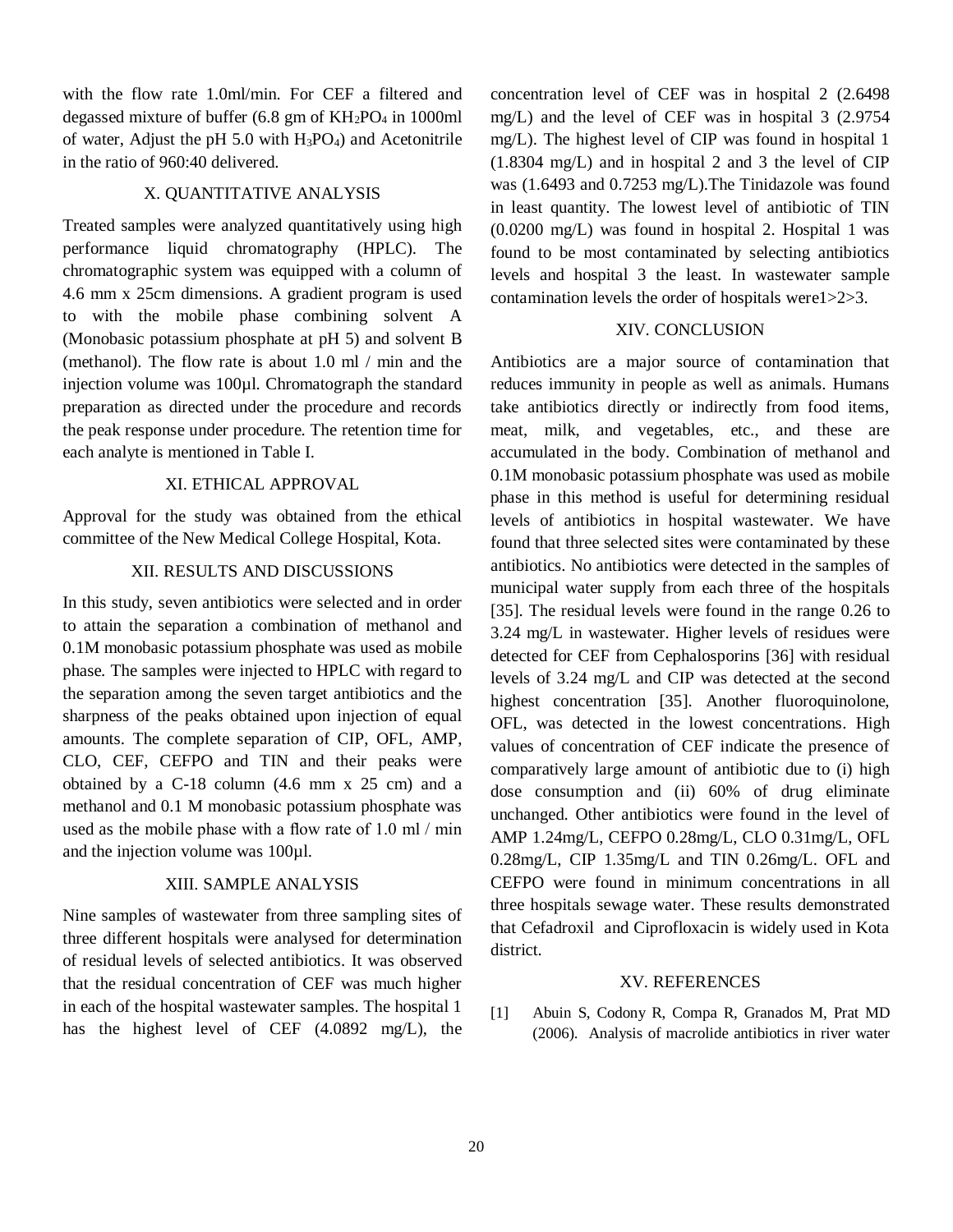by solid phase extraction and liquid chromatographymass spectrometry, *J Chrom*, 1114, 2006, 73-81.

- [2] Seifrtova M, Novakova L, Lino C, Pena A, Solich P (2009). An overview of analytical methodologies for the determination of antibiotics in environmental waters, *Anal Chim Acta*, 649, 2009, 158-179.
- [3] NAKATA H. , KANNAN K., JONES P.D., GIESY J.P (2005). Determination of fluoroquinolone antibiotics in wastewater effluents by liquid chromatography-mass spectrometry and fl uorescence detection. Chemosphere. 58, (6), 759, 2005.
- [4] GOLET E.M ., ALDER A.C., GIGER W (2002). Environmental exposure and risk assessment of fluoroquinolone antibacterial agents in wastewater and river water of the Glatt Valley Watershed, Switzerland. Environmental Science & Technology. 36, (17), 3645, 2002.
- [5] CHANG X., MEYER M.T., LIU X., ZHAO Q., CHEN H., CHEN J.A., QIU Z., YANG L., CAO J., SHU W (2010). Determination of antibiotics in sewage from hospitals, nursery and slaughter house, wastewater treatment plant and source water in Chongqing region of Three Gorge Reservoir in China. Environ Pollut. 158 (5), 1444, 2010.
- [6] HU X., ZHO U Q., LUO Y (2010). Occurrence and source analysis of typical veterinary antibiotics in manure, soil, vegetables and groundwater from organic vegetable bases, northern China. Environ Pollut. 158 (9), 2992, 2010.
- [7] SUN J., L I W., ZHENG P., ZHU J (2012). Toxicity Evaluation of Antibiotics in Piggery Waste water by Luminescent Bacteria. Polish Journal of Environmental Studies. 21 (3), 641, 2012.
- [8] LIU J.L. WONG M.H (2013). Pharmaceuticals and personal care products (PPCPs): a review on environmental contamination in China. Environ Int. 59, 208, 2013.
- [9] MACEDO A.S ., FREITAS A.R., ABREU C., MACHADO E., PEIXE L., SOUSA J.C., NOVAIS C (2011). Characterization of antibiotic resistant enterococci isolated from untreated waters for human consumption in Portugal. Int J Food Microbiol. 145 (1), 315, 2011.
- [10] WALCZAK M ., DONDERSKI W (2004). Antibiotic Sensitivity of Neustonic Bacteria in Lake Jeziorak Mały. Pol. J. Environ. Stud. 13 (4), 429, 2004
- [11] GLASSMEYER S.T ., HINCHEY E.K., BOEHME S.E., DAUGHTON C.G., RUHOY I.S., CONERLY O., DANIELS R.L., LAUER L., MCCARTHY M., NETTESHEIM T.G., SYKES K., THOMPSON V.G (2009). Disposal practices for unwanted residential medications in the United States. Environ Int. 35 (3), 566, 2009.
- [12] BROWN K.D (2006). Pharmaceutically active compounds in residential and hospital effluent, municipal wastewater, and the Rio Grande in Albuquerque, New Mexico. 2011.
- [13] OBST U., SCHWAR TZ T., VOLKMANN, H (2006). Antibiotic resistant pathogenic bacteria and their resistance genes in bacterial biofi lms. The International journal of artifi cial organs. 29 (4), 384, 2006.
- [14] HANSON M.L., KNA PP C.W., GRAHAM D.W (2006). Field assessment of oxytetracycline exposure to the freshwater macrophytes Egeria densa Planch. and Ceratophyllum demersum L. Environ Pollut. 141 (3), 434, 2006.
- [15] SELVARATNAM S. K UNBERGER J.D (2004). Increased frequency of drug-resistant bacteria and fecal coliforms in an Indiana Creek adjacent to farmland amended with treated sludge. Can J Microbiol. 50 (8), 653, 2004.
- [16] BAQUERO F., MAR TINEZ J.L., CANTON R (2008). Antibiotics and antibiotic resistance in water environments. Curr Opin Biotechnol. 19 (3), 260, 2008.
- [17] ABDALLAH S.A (2005) Detection and Differentiation of Escherichia coli Populations from Human, Animal and Avian Feces, and Different Water Sources. Pol. J. Environ. Stud. 14 (5), 639, 2005.
- [18] SENDZIK J., SHA KIBAEI M., SCHÄFER-KORTING M., and STAHLMANN, R (2005). Fluoroquinolones cause changes in extracellular matrix, signalling proteins, metalloproteinases and caspase-3 in cultured human tendon cells. Toxicology. 212 (1), 24, 2005.
- [19] PARK S. CHOI K (2008). Hazard assessment of commonly used agricultural antibiotics on aquatic ecosystems. Ecotoxicology. 17 (6), 526, 2008.
- [20] POMATI F., CASTI GLIONI S., ZUCCATO E., FANELLI R., VIGETTI D., ROSSETTI C., CALAMARI D (2006). Effects of a complex mixture of therapeutic drugs at environmental levels on human embryonic cells. Environmental science & technology. 40 (7), 2442, 2006.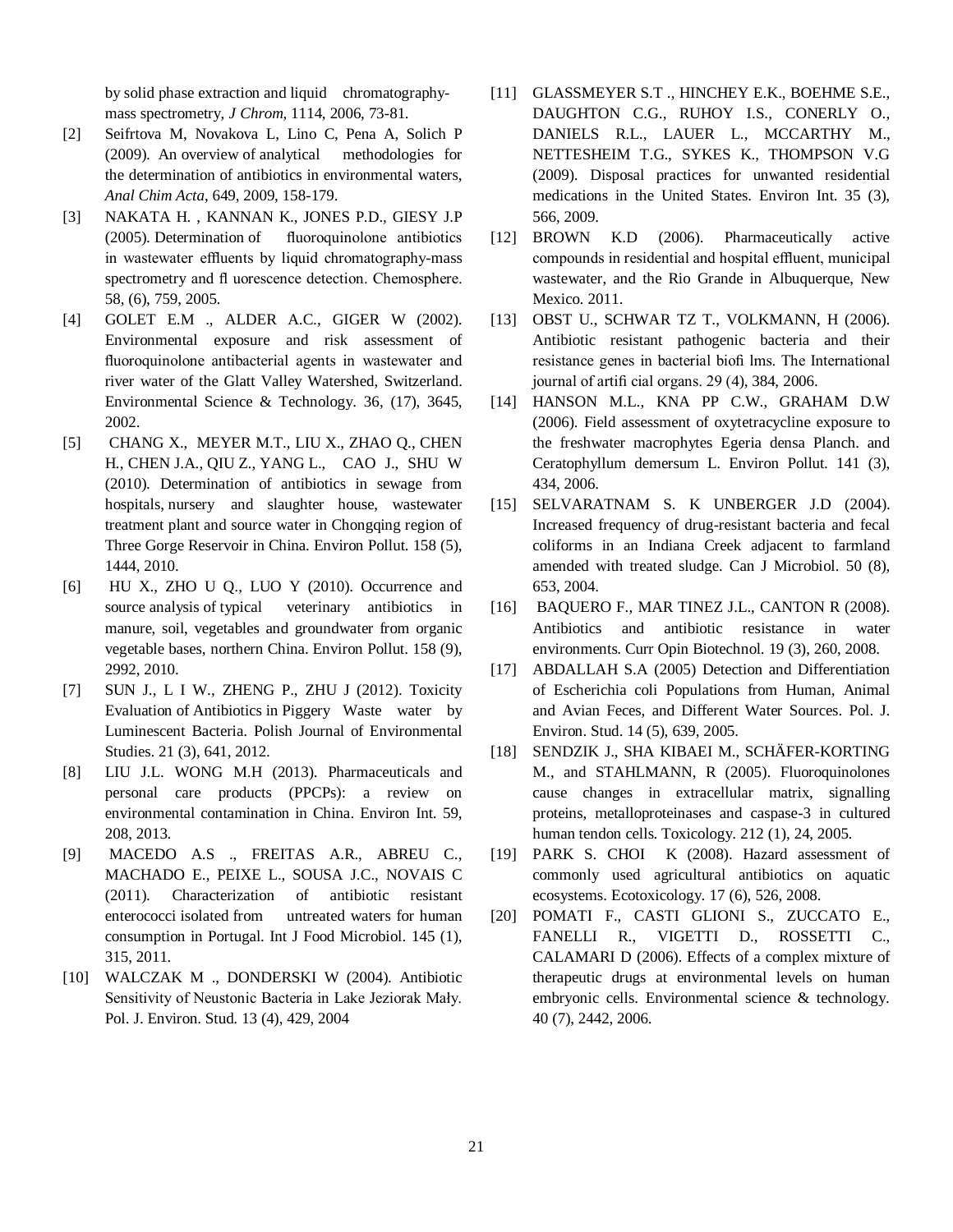- [21] FANG H., HAN Y. , YIN Y., PAN X., YU Y (2014). Variations in dissipation rate, microbial function and antibiotic resistance due to repeated introductions of manure containing sulfadiazine and chlortetracycline to soil. Chemosphere. 96, 51, 2014.
- [22] MUDRYK Z.J (2002). Antibiotic Resistance among Bacteria Inhabiting Surface and Subsurface Water Layers in Estuarine Lake Gardno. Polish Journal of Environmental Studies. 11, (4), 401, 2002.
- [23] Hirsch, R.; Ternes, T.; Haberer, K.; Kratz, K.-L (1999). Occurrence of antibiotics in the aquatic environment. The Science of the Total Environment, 1999, 225, 109- 118.
- [24] Golet, E. M.; Alder, A. C.; Hartmann, A.; Ternes, T. A.; Giger, W (2001). Trace determination of fluoroquinolone antibacterial agents in urban wastewater by solid-phase extraction and liquid chromatography with fluorescence detection. Analytical Chemistry, 2001, 73, 3632-3638.
- [25] McArdell, C. S.; Molnar, E.; Suter, M. J.-F.; Giger, W (2003). Occurrence and fate of macrolide antibiotics in wastewater treatment plants and in the Glatt valley watershed, Switzerland. Environmental Science and Technology, 2003, 37, 5479-5486.
- [26] Hartmann, A.; Golet, E. M.; Gartiser, S.; Alder, A. C.; Koller, T.; Widmer, R. M (1999). Primary DNA damage but not mutagenicity correlates with ciprofloxacin concentrations in German hospital wastewater. Archives of Environmental Contamination and Toxicology, 1999, 36, 115-119.
- [27] Lindberg, R.; Jarnheimer P.A.; Olsen, B.; Johansson, M.; Tysklind, M (2004). Determination of antibiotic substances in hospital sewage water using solid phase extraction and liquid chromatography/mass spectrometry and group analogue internal standards. Chemosphere, 2004, 57, 1479-1488.
- [28] Sacher, F.; Lange, F. T.; Brauch, H.-J.; Blankenhorn, I. (2001). Pharmaceuticals in groundwaters Analytical methods and results of a monitoring program in Baden-Württemberg, Germany. Journal of Chromatography A, 2001, 938, 199-210.
- [29] Kolpin, D. W.; Furlong, E. T.; Meyer, M. T.; Thurman, E. M.; Zaugg, S. D.; Barber, L. B.; Buxton, H. T (2002). Pharmaceuticals, hormones, and other organic wastewater contaminants in U.S. streams, 1999-2000: A

national reconnaissance. Environmental Science and Technology, 2002, 36, 1202-1211.

- [30] Haller, M. Y.; Müller, S. R.; McArdell, C. S.; Alder, A. C.; Suter, M. J.F (2002). Quantification of veterinary antibiotics (sulfonamides and trimethoprim) in animal manure by liquid chromatography-mass spectrometry. Journal of Chromatography A, 2002, 952, 111-120.
- [31] Hamscher, G.; Sczesny, S.; Höper, H.; Nau, H (2002). Determination of persistent tetracycline residues in soil fertilized with liquid manure by high-performance liquid chromatography with electrospray ionization tandem mass spectrometry. Analytical Chemistry, 2002, 74, 15091518.
- [32] Pfeifer, T.; Tuerk, J.; Bester, K.; Spiteller, M (2002). Determination of selected sulfonamide antibiotics and trimethoprim in manure by electrospray and atmospheric pressure chemical ionization tandem mass spectrometry. Rapid Communication in Mass Spectrometry, 2002, 16, 663-669.
- [33] HUANG C.H., SE DLAK D.L (2001). Analysis of estrogenic hormones in municipal wastewater effl uent and surface water using enzyme-linked immunosorbent assay and gas chromatography/tandem mass spectrometry. Environmental Toxicology and Chemistry. 20 (1), 133-, 2001.
- [34] BARNES K.K., KOLP IN D.W., MEYER M.T., THURMAN E.M., FURLONG E.T., ZAUGG S.D., BARBER L.B. (2002). Water-quality data for pharmaceuticals, hormones, and other organic wastewater contaminants in US streams, 1999-2000. 2002: US Department of the Interior, US Geological Survey.
- [35] La Thi Quynh Lien, Nguyen Quynh Hoa, Nguyen Thi Kim Chuc, Nguyen Thi Minh Thoa, Ho Dang Phuc, Vishal Diwan, Nguyen Thanh Dat, Ashok J. Tamhankar, and Cecilia Stålsby Lundborg (2016). Antibiotics in Wastewater of a Rural and an Urban Hospital before and after Wastewater Treatment, and the Relationship with Antibiotic Use—A One Year Study from Vietnam. *International Journal of Environmental Research and Public Health*. 2016 Jun; 13(6): 588. doi: 10.3390/ijerph13060588. PMCID: PMC4924045.